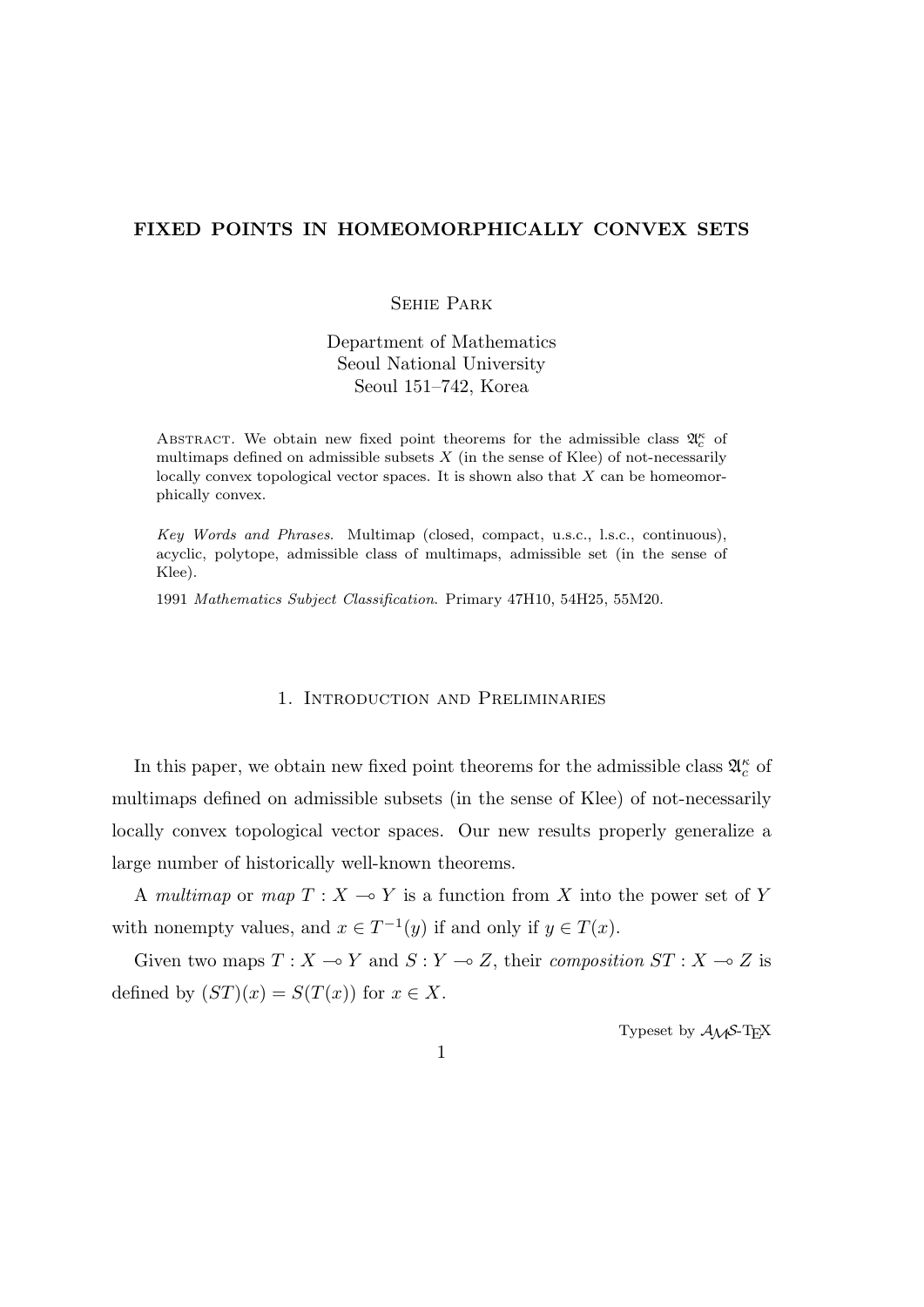For topological spaces *X* and *Y*, a map  $T : X \rightarrow Y$  is said to be *closed* if its graph  $\text{Gr}(T) = \{(x, y) : x \in X, y \in T(x)\}$  is closed in  $X \times Y$ , and *compact* if the closure  $\overline{T(X)}$  of its range  $T(X)$  is compact in *Y*.

A map  $T : X \longrightarrow Y$  is said to be *upper semicontinuous* (u.s.c.) if for each closed set  $B \subset Y$ , the set  $T^{-1}(B) = \{x \in X : T(x) \cap B \neq \emptyset\}$  is a closed subset of X; *lower semicontinuous* (l.s.c.) if for each open set  $B \subset Y$ , the set  $T^{-1}(B)$  is open; and *continuous* if it is u.s.c. and l.s.c. Note that composites of u.s.c. maps are u.s.c.; the image of a compact set under an u.s.c. map with compact values is compact; and every u.s.c. map *T* with closed values is closed.

Recall that a nonempty topological space is *acyclic* if all of its reduced Cech homology groups over rationals vanish. Note that any convex or star-shaped subset of a topological vector space is contractible, and that any contractible space is acyclic. A map  $T : X \to Y$  is said to be *acyclic* if it is u.s.c. with compact acyclic values.

Throughout this paper, t.v.s. means Hausdorff topological vector spaces, and co denotes the convex hull. A *polytope* is a convex hull of a nonempty finite subset of a t.v.s. or a compact convex subset of a finite dimensional subspace.

For any topological spaces *X* and *Y* and given a class  $X$  of maps,  $X(X, Y)$ denotes the set of maps  $F: X \to Y$  belonging to X, and  $X_c$  the set of finite composites of maps in X.

A class  $\mathfrak A$  of maps is one satisfying the following properties:

- (i)  $\mathfrak A$  contains the class  $\mathbb C$  of (single-valued) continuous functions;
- (ii) each  $F \in \mathfrak{A}_c$  is u.s.c. and compact-valued; and
- (iii) for any polytope *P*, each  $F \in \mathfrak{A}_{c}(P, P)$  has a fixed point.

Examples of  $\mathfrak A$  are  $\mathbb C$ , the Kakutani maps  $\mathbb K$  (with convex values and codomains are convex sets), the Aronszajn maps M (with  $R_\delta$  values), the acyclic maps V, the Powers maps  $V_c$ , the O'Neill maps  $N$  (continuous with values consisting of one or *m* acyclic components, where *m* is fixed), the approachable maps  $\mathbb{A}$  in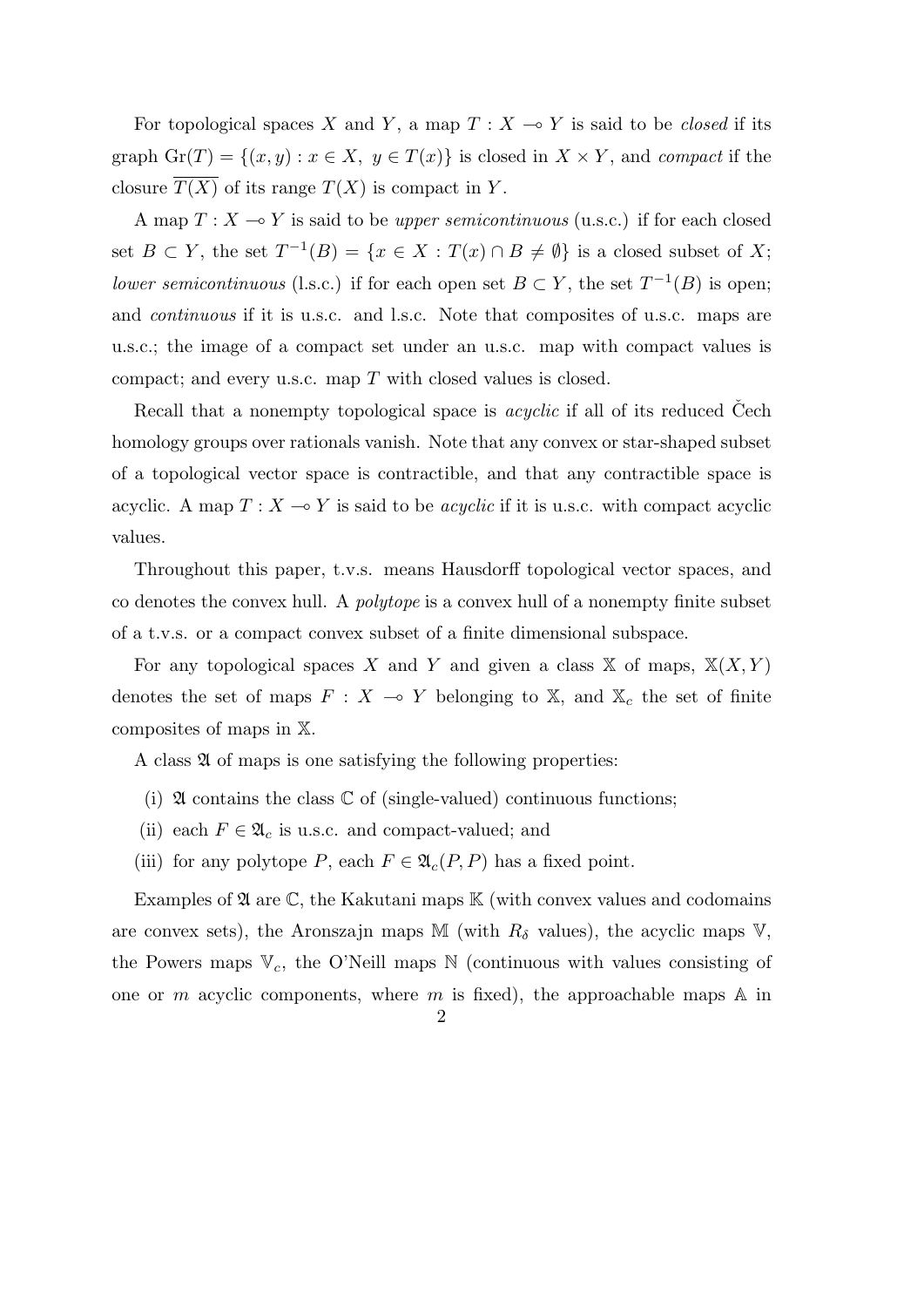t.v.s., admissible maps in the sense of Górniewicz, permissible maps of Dzedzej; for references, see [P1,5].

We introduce two more classes:

 $F \in \mathfrak{A}_c^{\sigma}(X, Y) \iff \text{for any } \sigma\text{-compact subset } K \text{ of } X, \text{ there is a } \Gamma \in \mathfrak{A}_c(K, Y)$ such that  $\Gamma(x) \subset F(x)$  for each  $x \in K$ .

 $F \in \mathfrak{A}_c^{\kappa}(X, Y) \iff \text{for any compact subset } K \text{ of } X, \text{ there is a } \Gamma \in \mathfrak{A}_c(K, Y)$ such that  $\Gamma(x) \subset F(x)$  for each  $x \in K$ .

Note that  $\mathbb{K}_c^{\sigma}$  due to Lassonde [L] and  $\mathbb{V}_c^{\sigma}$  due to Park *et al.* [PSW] are examples of  $\mathfrak{A}_{c}^{\sigma}$ .

An approximable map defined by Ben-El-Mechaiekh and Idzik [BI] belongs to A *κ c* . Moreover, any u.s.c. compact map defined on a closed subset of a locally convex t.v.s. with closed values is approximable whenever its values are all (1) convex,  $(2)$  contractible,  $(3)$  decomposable, or  $(4)$   $\infty$ -proximally connected; see  $[BI].$ 

Note that  $\mathfrak{A} \subset \mathfrak{A}_c \subset \mathfrak{A}_c^{\sigma} \subset \mathfrak{A}_c^{\kappa}$ . Any class  $\mathfrak{A}_c^{\kappa}$  will be called *admissible*. For details, see [P1-3, PK1,2].

A nonempty subset *X* of a t.v.s. *E* is said to be *admissible* (in the sense of Klee [K]) provided that, for every compact subset *K* of *X* and every neighborhood *V* of the origin 0 of *E*, there exists a continuous map  $h: K \to X$  such that  $x - h(x) \in V$ for all  $x \in K$  and  $h(K)$  is contained in a finite dimensional subspace  $L$  of  $E$ .

Note that every nonempty convex subset of a locally convex t.v.s. is admissible. Other examples of admissible t.v.s. are  $l^p$ ,  $L^p$ , the Hardy spaces  $H^p$  for  $0 < p < 1$ , and the space  $S(0,1)$  of equivalence classes of measurable functions on [0, 1]. Moreover, any locally convex subset of an *F*-normable t.v.s. and any compact convex locally convex subset of a t.v.s. are admissible. An example of a nonadmissible nonconvex compact subset of the Hilbert space  $l^2$  is known. For details, see Hadžić [H], Weber [W1,2], and references therein.

3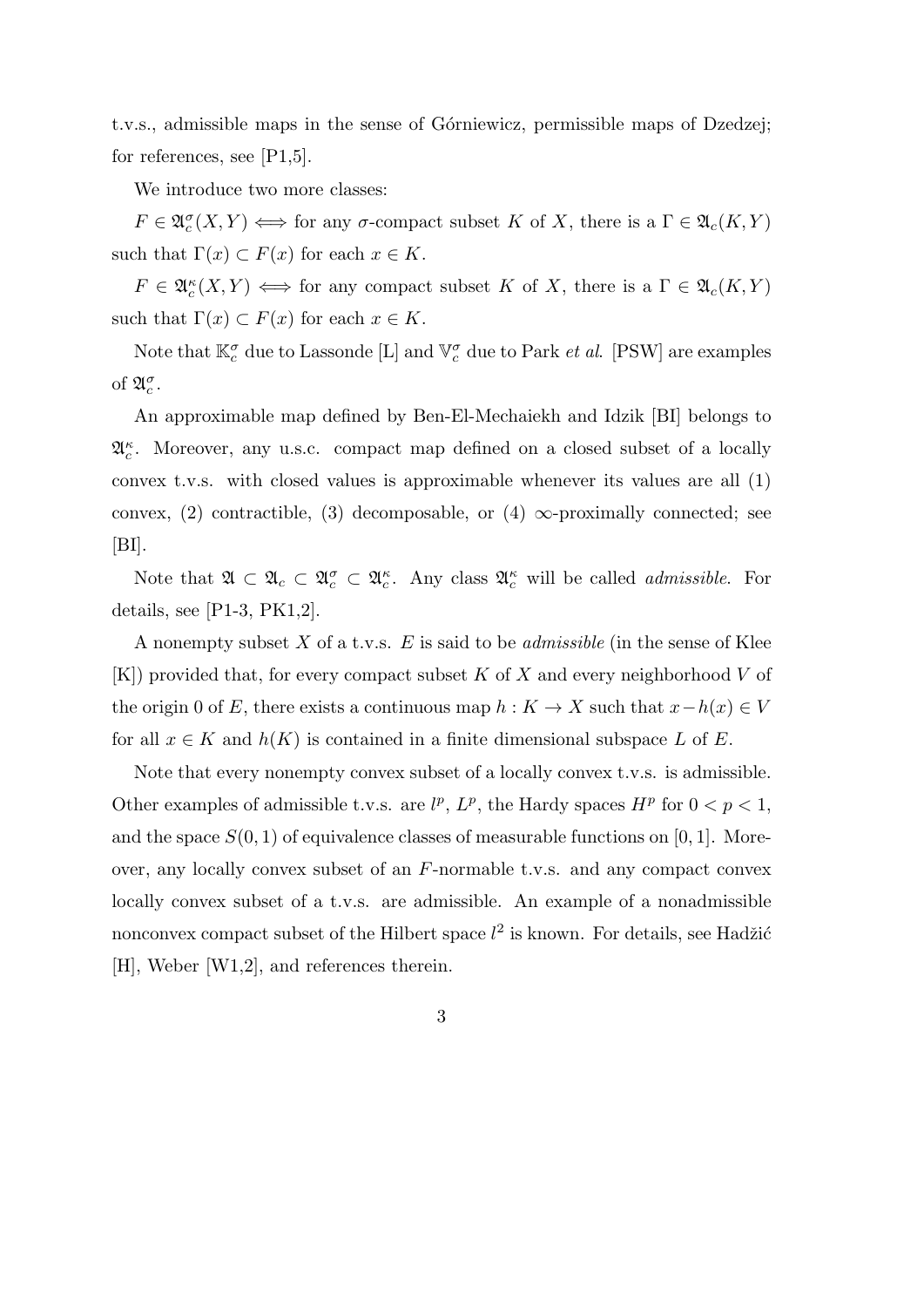#### 2. Main Results

In our previous works  $[P1,2]$ , it is shown that if X is a nonempty convex subset of a locally convex t.v.s., then any compact map in  $\mathfrak{A}_{c}^{\sigma}(X,X)$  has a fixed point, and furthermore if *X* is compact, then any map in  $\mathfrak{A}_{c}^{\kappa}(X,X)$  has a fixed point. Those two results are extended as follows:

**Theorem 1.** *Let E be a t.v.s. and X an admissible convex subset of E. Then any compact map*  $T \in \mathfrak{A}_c^{\kappa}(X,X)$  *has a fixed point.* 

*Proof.* Let *V* be a fundamental system of neighborhoods of the origin 0 of *E* and let  $V \in \mathcal{V}$ . Since  $T(X)$  is a compact subset of the admissible subset X, there exist a continuous function  $f: \overline{T(X)} \to X$  and a finite dimensional subspace L of E such that  $x - f(x) \in V$  for all  $x \in \overline{T(X)}$  and  $f(\overline{T(X)}) \subset L \cap X$ . Let  $M := f(\overline{T(X)})$ . Then *M* is a compact subset of *L* and hence  $K := \text{co } M$  is a compact convex subset of  $L \cap X$ . Note that  $f: \overline{T(X)} \to K$  and  $T|_K : K \to \overline{T(X)}$ . Since  $T \in \mathfrak{A}_c^{\kappa}(X, X)$ and *K* is a compact subset of *X*, there exists a map  $\Gamma \in \mathfrak{A}_c(K,T(X))$  such that  $\Gamma(x) \subset T(x)$  for all  $x \in K$ . Then the composite  $f\Gamma: K \to K$  belongs to  $\mathfrak{A}_c(K,K)$  and hence, has a fixed point  $x_V \in f\Gamma(x_V)$ . Let  $x_V = f(y_V)$  for some  $y_V \in \Gamma(x_V) \subset \overline{T(X)}$ . We have  $y_V - f(y_V) = y_V - x_V \in V$ . Since  $\overline{T(X)}$  is compact, we may assume that  $y_V$  converges to some  $\hat{x}$ . Then  $x_V$  also converges to  $\hat{x}$  and hence  $\hat{x} \in K$ . Since the graph of  $\Gamma$  is closed in  $K \times \Gamma(K)$ , we have  $\hat{x} \in \Gamma(\hat{x}) \subset T(\hat{x})$ . This completes our proof.

*Remark.* As we have seen in our previous works [P1,2], Theorem 1 is a far-reaching generalization of historically well-known results due to Brouwer, Schauder, Tychonoff, Mazur, Kakutani, Hukuhara, Bohnenblust and Karlin, Fan, Glicksberg, Rhee, Himmelberg, Powers, Granas and Liu, Simons, and Lassonde. For the literature, see [P3,5].

A particular form of Theorem 1 for acyclic maps was due to Park [P4], and applied to existence of solutions of quasi-equilibrium problems.

As an application of Theorem 1, we show that the convexity of the set *X* in Theorem 1 is not essential. In fact, Theorem 1 holds for homeomorphically convex sets as follows:

### 4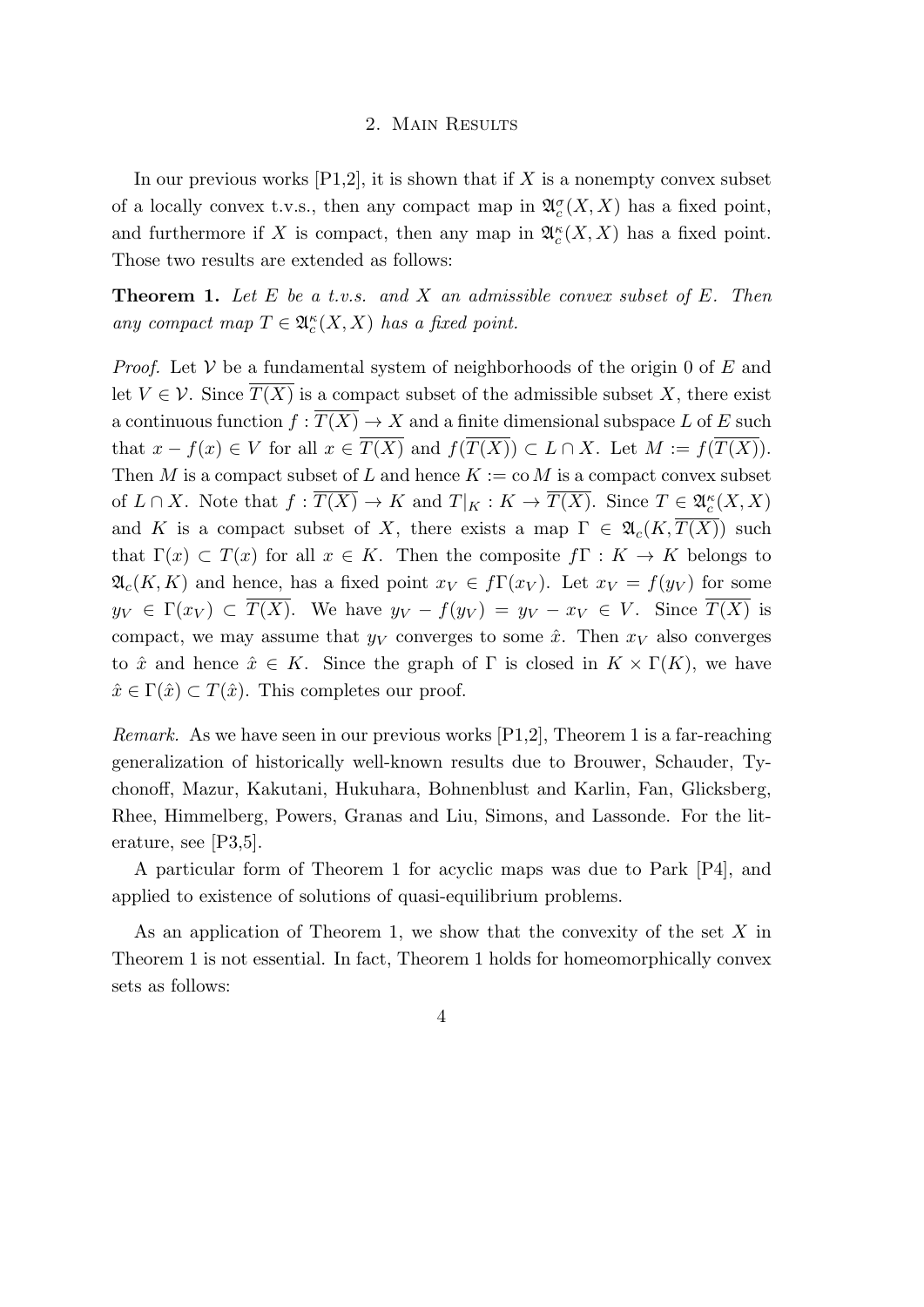**Theorem 2.** *Let E and F be t.v.s. and X a subset of E which is homeomorphic to an admissible convex subset*  $\Delta$  *of*  $F$ *. Then any compact map*  $T \in \mathfrak{A}_{c}^{\kappa}(X, X)$  *has a fixed point.*

*Proof.* Let  $h : \Delta \to X$  be the homeomorphism. Then the composite  $h^{-1}Th : \Delta \to Y$  $\Delta$  belongs to  $\mathfrak{A}_{c}^{\kappa}(\Delta, \Delta)$ . Since *T* is compact, so is  $h^{-1}Th$ . Therefore, by Theorem 1, there exists an  $z_0 \in \Delta$  such that  $z_0 \in h^{-1}Th(z_0)$  or equivalently  $h(z_0) \in Th(z_0)$ . Hence  $\hat{x} = h(z_0)$  is a fixed point of *T*. This completes our proof.

*Remark.* Theorem 2 is motivated by recent works of Clarke, Ledyaev, and Stern [C1,2] on the existence of zeros and fixed points of multimaps in nonconvex sets.

As an application of Theorem 2, we have the following new Fan-Browder type fixed point theorem for compact maps:

**Theorem 3.** *Let E be a t.v.s. and X a subset of E which is homeomorphic to an admissible convex subset of some t.v.s.* Let  $S, T : X \rightarrow X$  be compact maps such *that*

- (1) *for each*  $x \in X$ *,*  $\cos S(x) \subset T(x)$ *; and*
- $(2)$  {Int  $S^{-1}(y)$ } $_{y \in X}$  *covers X.*

*Then T has a fixed point.*

*Proof.* It is well-known that, for each compact subset *K* of *X*, the map  $T|_K$  has a continuous selection. Then  $T \in \mathbb{C}_c^{\kappa}(X,X) \subset \mathfrak{A}_c^{\kappa}(X,X)$ . Therefore, by Theorem 2, *T* has a fixed point.

*Remark.* If *X* itself is compact and convex, then Theorem 3 holds without assuming the admissibility of *X*. This is usually called the Fan-Browder fixed point theorem and has numerous applications. For far-reaching generalizations of the theorem, see Park and Kim [PK2]. Note that Ben-El-Mechaiekh [B] obtained a particular form of Theorem 3 for a locally convex t.v.s. *E*.

Now, we raise the following general form of the Schauder conjecture:

5